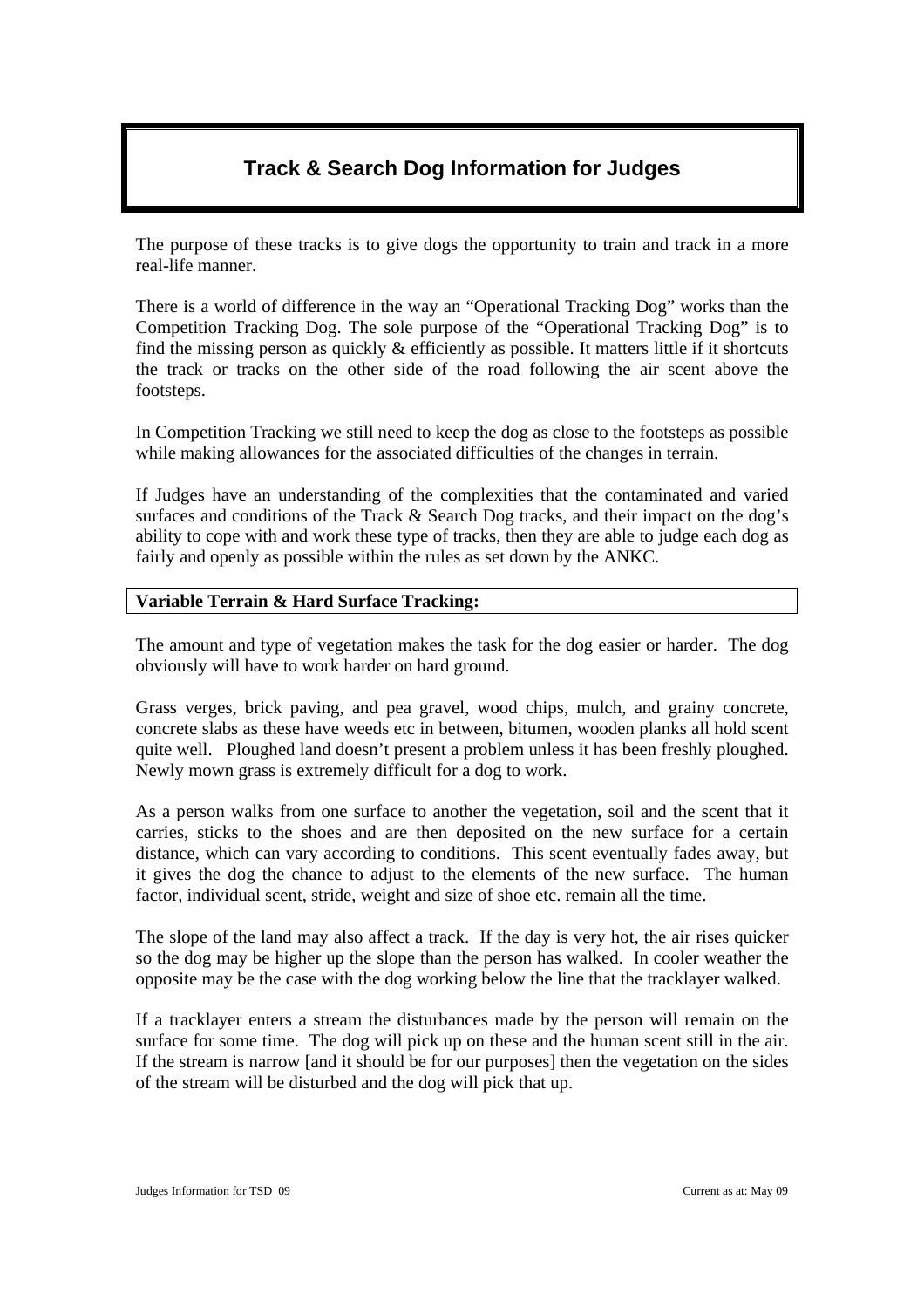### **The Start:**

Tracks 1-4 inclusive do not have an exact starting point. The starting line is indicated by 2 flags 30 metres apart. The dog will be scented from an article left in a position nominated by the Judge or given to the Handler by the Judge prior to the commencement of the track and at a minimum distance of 30 metres before the start line. It is essential no person apart from the handler is to be permitted in this 30m area while the dog is searching for the track, unless stated otherwise in the description of the individual tracks.

Judges should note that some dogs may choose to search in the area beyond the start line; other dogs may search in the area before the start line.

Some handlers will opt to work their dogs off lead and free quarter at the start, wait for a clear indication that the dog has located the track and then call the dog, clip the tracking lead onto the harness and then commence tracking. Handlers that choose this method may elect the distance they wish to work from their dog while their dog searches for the direction of the track.

Handlers that choose to have their dog search for the start on lead must work the dog on a loose lead and be at a distance of approximately 10m away from their dog to ensure that the dog has complete freedom to search for the track.

Whatever method is chosen, the lead must be attached to the harness before the handler crosses the start line after which judging will then commence.

All dogs more than likely will take off at an extremely fast pace after a restart so be prepared to move quickly to follow the dog/handler team. The dog of course should settle and slow down and then continue to work at a more acceptable pace.

### **Diversion or Cross Tracks:**

The dog will fail if it continues more than 10 metres down a diversion track.

The following are **suggested examples** of the type of cross or diversion tracks that may be used on the various tracks. **The track designs are examples only.** 

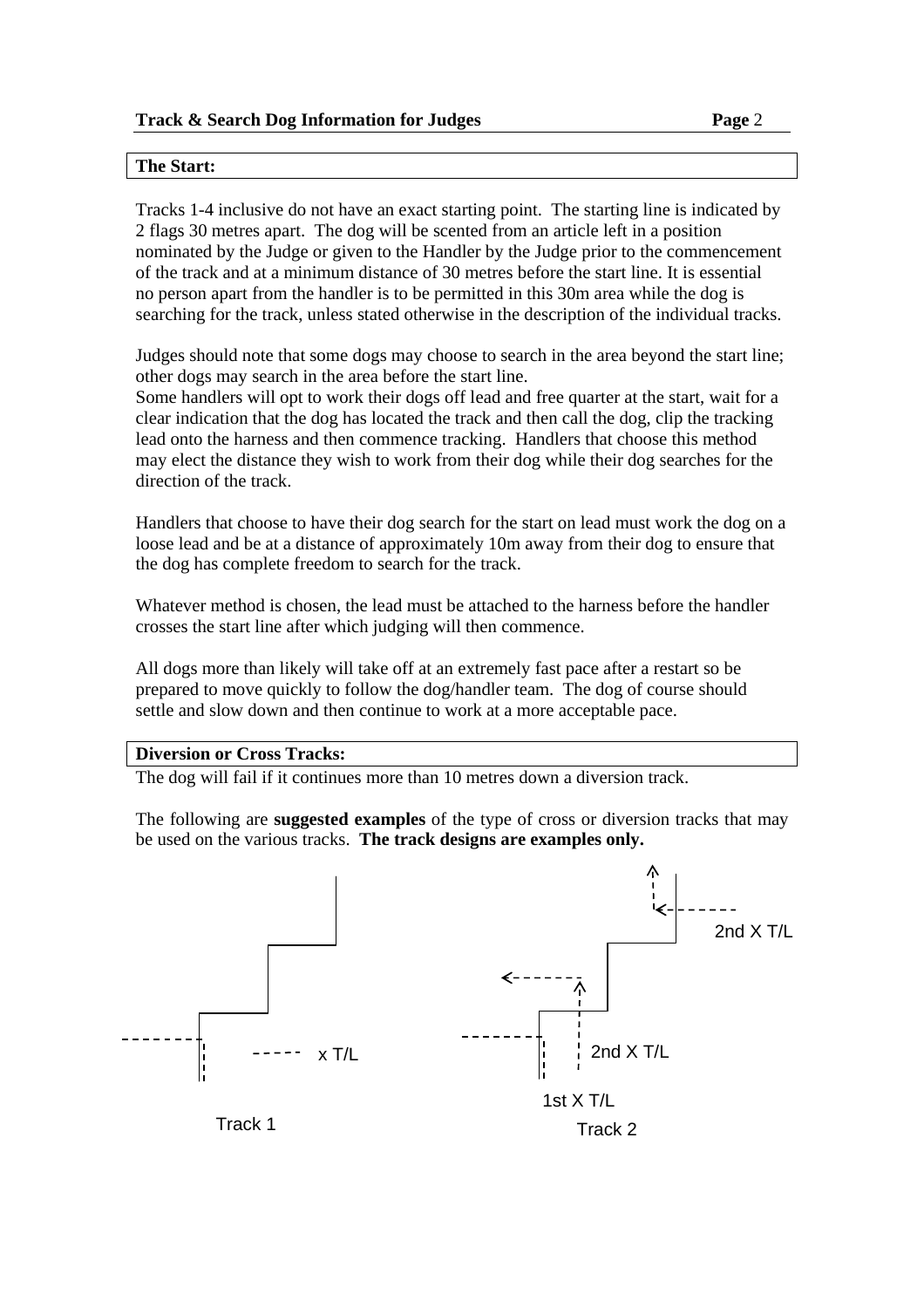

# **The Meandering Style of Track:**

Be careful when laying this type of track to keep the track always moving away from you. The dog will very quickly learn to air scent should you have the track coming back on itself. This is especially true when laying Urban tracks when the scent is blown for considerable distances because of vehicular traffic and this wind blown scent may drift between houses so that it is possible for a dog to pick up the scent from a block away.

Whilst judging the Urban tracks, if the judge can imagine that the tracklayer was in fact a real missing person, it may simplify their decision to allow the dog to go off the actual track, but will enable the dog to still find the lost person by another route.

In the bush avoid too many little changes of direction as this will make it too hard to map the track. Remember to try to make the tracks as close as possible to that made by a 'lost' person.

For the person following up behind the handler on this type of track, know exactly where the track goes and make allowances for slight deviations from the track.

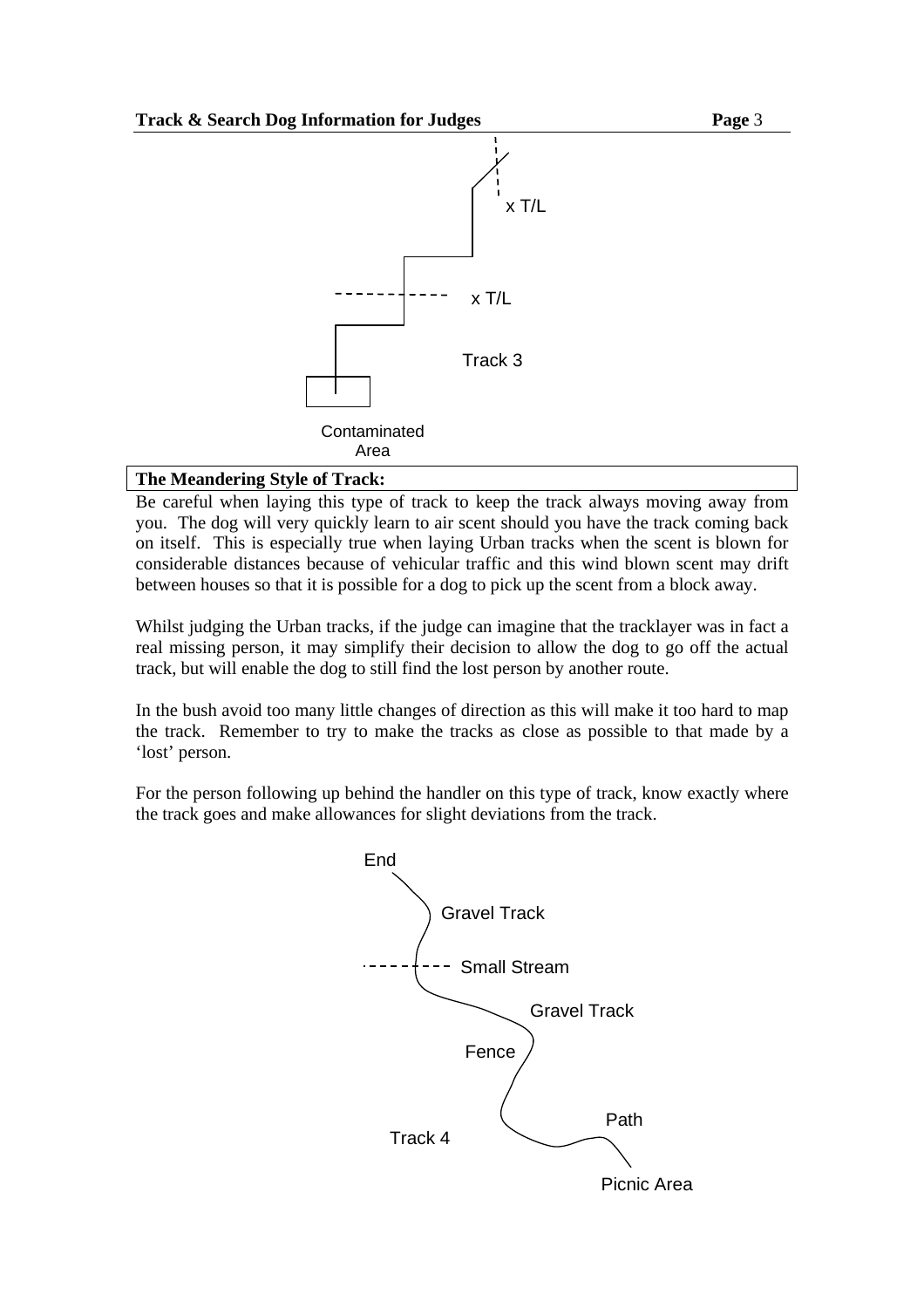### **Articles:**

The type of articles used, should represent the type of items as would be carried and or dropped by a missing person. i.e. mobile phone, bunch of keys, wallet, glasses, asthma inhalers and so on.

It is recommended that clubs conducting the trials mark these items. A suggestion is as follows: -

### **"DEAR FINDER**

# **THIS OBJECT WAS PLACED HERE DELIBERATELY. IT IS A TRAINING AID FOR A SEARCH & RESCUE DOG. PLEASE REPLACE THE ITEM.**

**THANK YOU** [name of club] "

These labels could be laminated and attached by means of tie wires.

Before commencing the track the tracklayer could be given tie wires and then proceed to fasten the labels to the various articles to be used on the track.

### **Tracklayers:**

Most of the tracks require aging for a period that makes it impractical to leave the track layer waiting at the end of the track, be very careful how they leave and get back into position. This is especially important in Urban tracks.

Never drive the tracklayer anywhere near the track with the windows of the car down. Switch off the air conditioner, and if there is no other way to get back to the end, drive the same way the track goes. A certain amount of body scent will escape from the car even with the windows up.

### **Buildings:**

Perhaps one of the hardest challenges facing the dog is working around buildings. Scent can be drawn up and deposited some distance away, especially when air conditioners are in use. Scent bounces away or deposits along buildings depending on many factors and much patience is required to let the dog sort things out.

As a Judge you must also allow the dog time to work out the problem.

### **Distractions**

Distractions can come in the form of other dogs or animals or other people, cars, garbage or food scraps. Birds disturb many dogs, especially the Gun Dogs while cats can be a huge problem to others.

Stray dogs can also be a problem, in which case you may have to tell your handler to stop while the situation is handled.

When tracking in the streets one of the biggest problems is the council trees and lamp posts which seem to have an abundance of animal smells left behind by other dogs when having their daily walk. The tracking dog's concentration may be severely hampered because of this.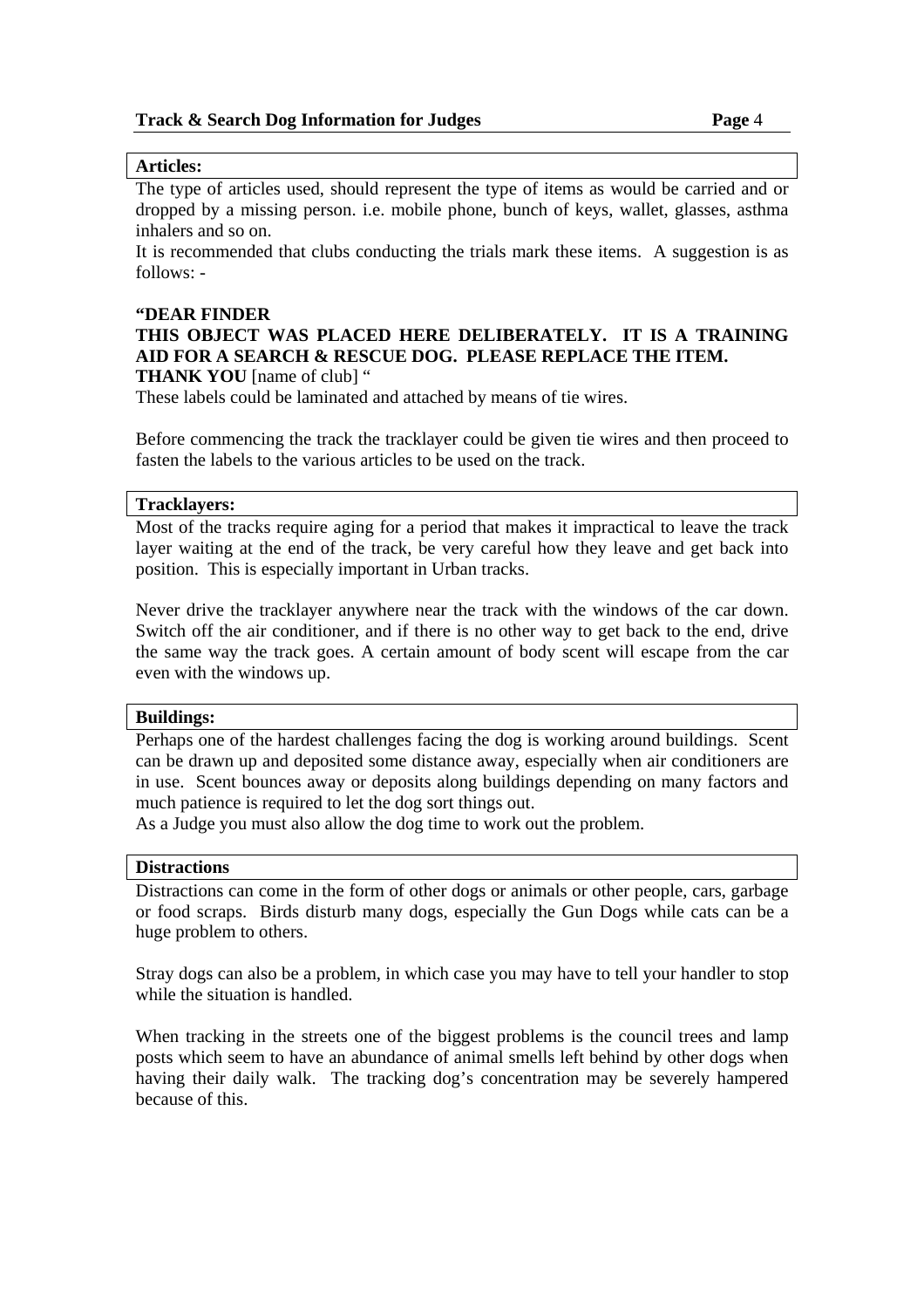### **Working the Urban Track:**

Scent may blow a great distance from the track depending on how heavy the traffic is. Often a dog will work on the 'wrong side' of the road, follow a solid fence, or want to walk along the concrete edging on the road. Some dogs may want to walk down the middle of the road & follow the white centre paint line, others will cross from one side of the road to another making it difficult if there is a turn and the dog is on the opposite side of the street.

Streets, unlike the tracks in the bush & paddocks are however easier for us humans to negotiate. The dog again depending on traffic may overshoot a greater distance than you normally would expect and it may have to go back.

A dog may not show loss at all but continue on and then turn a block away and come back onto the track. This is where the Judge following up, is able to give the dog the opportunity to keep working knowing it can always get back on track if it continues in a certain direction. It is however up to the discretion of the judge to allow this or not depending on the wind conditions at the time of judging.

 A detailed map of the area is essential, a mud map in urban tracks is not sufficient as it will not help if the dog becomes lost and the track steward has to find the track again.

Although the judge's map will show exactly which side of the street the tracklayer walked, it really had no bearing on what the dog will do because there are so many variables to take into consideration.

# **General Guidelines:**

- Be open minded in your evaluation, remember the object is to find the 'missing' person' but still be considered to be tracking. The tracks are however titled Track **& Search.**
- The dogs [especially in Urban Tracks] will not footstep track for the entirety of the track, allowances have to be made for contamination, conditions & Terrain.
- Try to make your tracks as real to life as possible within the confines of the distances set.
- You may talk to your handler at any stage during the working of the track if safety is an issue, or if there is a perceived problem with stray animals.
- Position yourself so you can at all times see the dog working, never allowing anyone to be in front of the dog apart from local pedestrians.
- Whilst there must be no verbal abuse from the handler, it will be necessary for the handler to lead or guide their dog at times, especially when working corners or crossing busy streets.
- Because of the issue of safety, it is most likely the handler will not allow the dog to track across a busy street, but once the dog has indicated the direction of the track, they will lead or guide the dog across the street as quickly as possible and cast it around on the other side. This is seen as good lead handling and good team work. The object is to find the 'missing person' and be safety aware at all times.